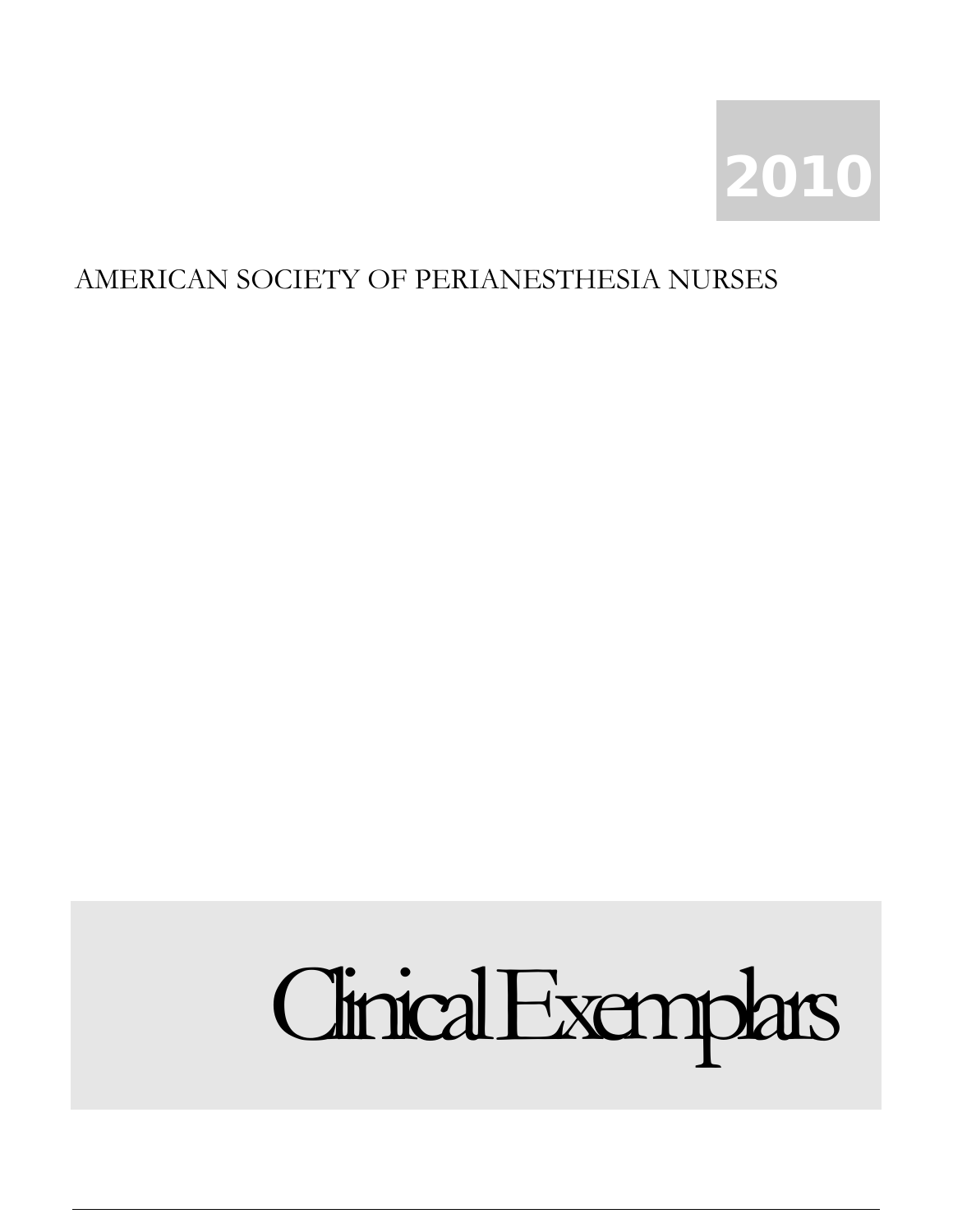**ASPAN**

### Clinical Exemplar

**Joy Shiller, RN, BSN, MS, CAPA Clinical Mentor, Main 3 OR Pre-op**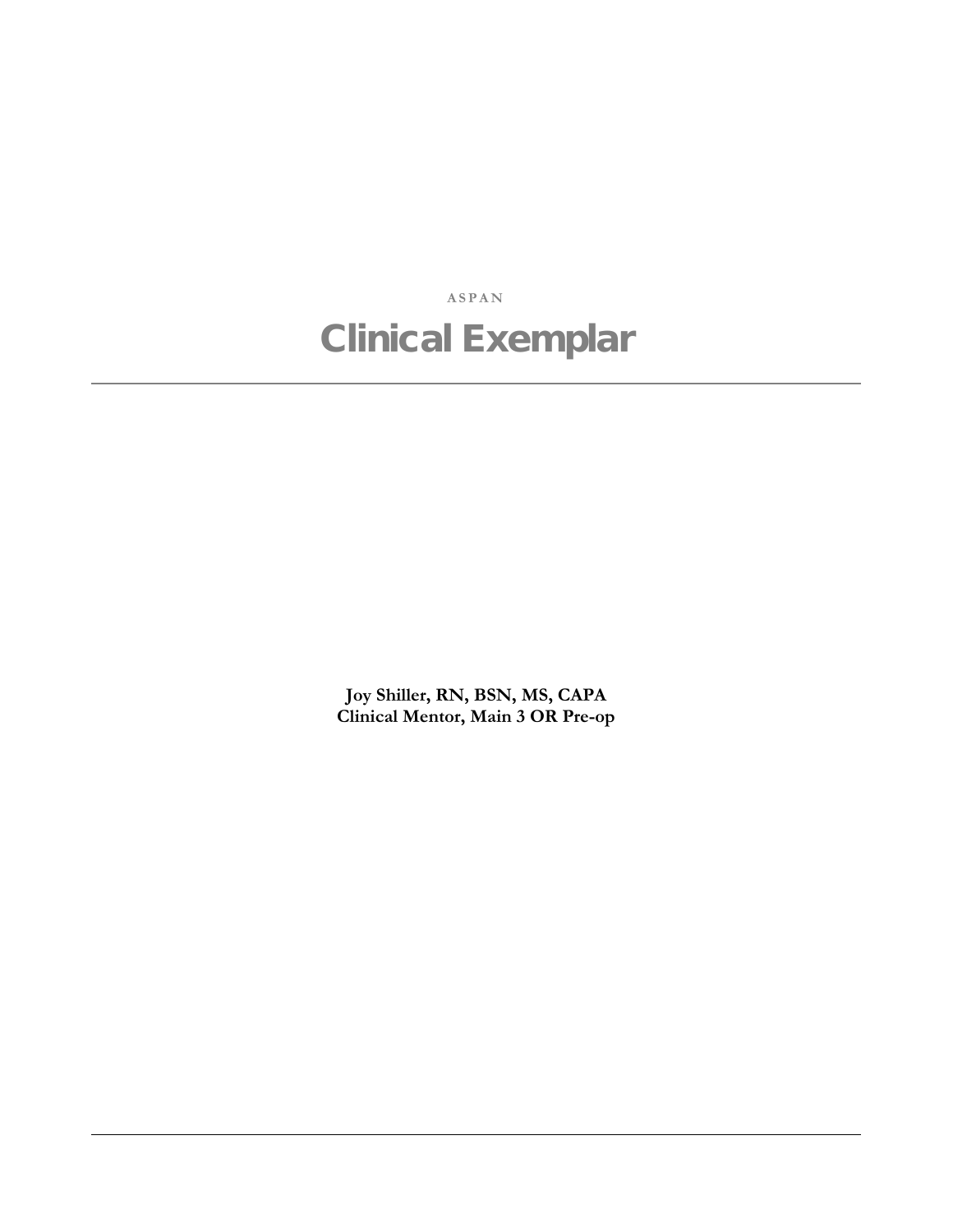## Story 1

#### In Just One Day

he alarm goes off at 3:30 AM. My cat woke me up several times during the night. Yesterday my boyfriend's mother made a cruel remark which hurt my feelings. Last night I told him he was not a romantic man. I have not slept well. As I drive through my subdivision at 4:00 AM I see everyone's lights are out. They are still sleeping and I'm already on my way to work. There is a dense fog. I am not in a good mood. T

I work in a Urology/General Surgery Pre-operative area in a premier hospital in the Texas Medical Center. I am the first person to arrive. There are already two ladies standing at the waiting room. Why they are here before the unit is open? I haven't even unlocked the doors nor had my coffee. I am irritated.

When I bring the patient back to Pre-op I realize that she and I are the same age. She looks younger. I decide it's because she does not have the stress of being a nurse. While admitting her I learn my patient has been recently diagnosed with multiple myeloma. Two years earlier, she received a renal transplant from her twin sister. Now she is in the process of being evaluated for a rising creatinine and possible rejection. Her sister is worried about the kidney but grateful for every day she has spared her sibling from dialysis. My patient tells me how much she enjoys her new job managing an apartment complex. It's the best job she's ever had because now she doesn't have to worry about paying her rent.



I return to the waiting room to greet my next patient. There are two young ladies with two little girls. When one of the ladies sees me she begins to cry. "Do you remember me? You took care of me three years ago when I had breast cancer. My sister is here for surgery today." My new patient is the single parent of the two little girls. Her breast cancer is already metastasized. She has come for a porta-cath insertion for chemotherapy. When the two little girls come into Pre-op to see their mother they are frightened. I ask, "Do you think you may want to be a nurse some day?" They both shake their heads, "No."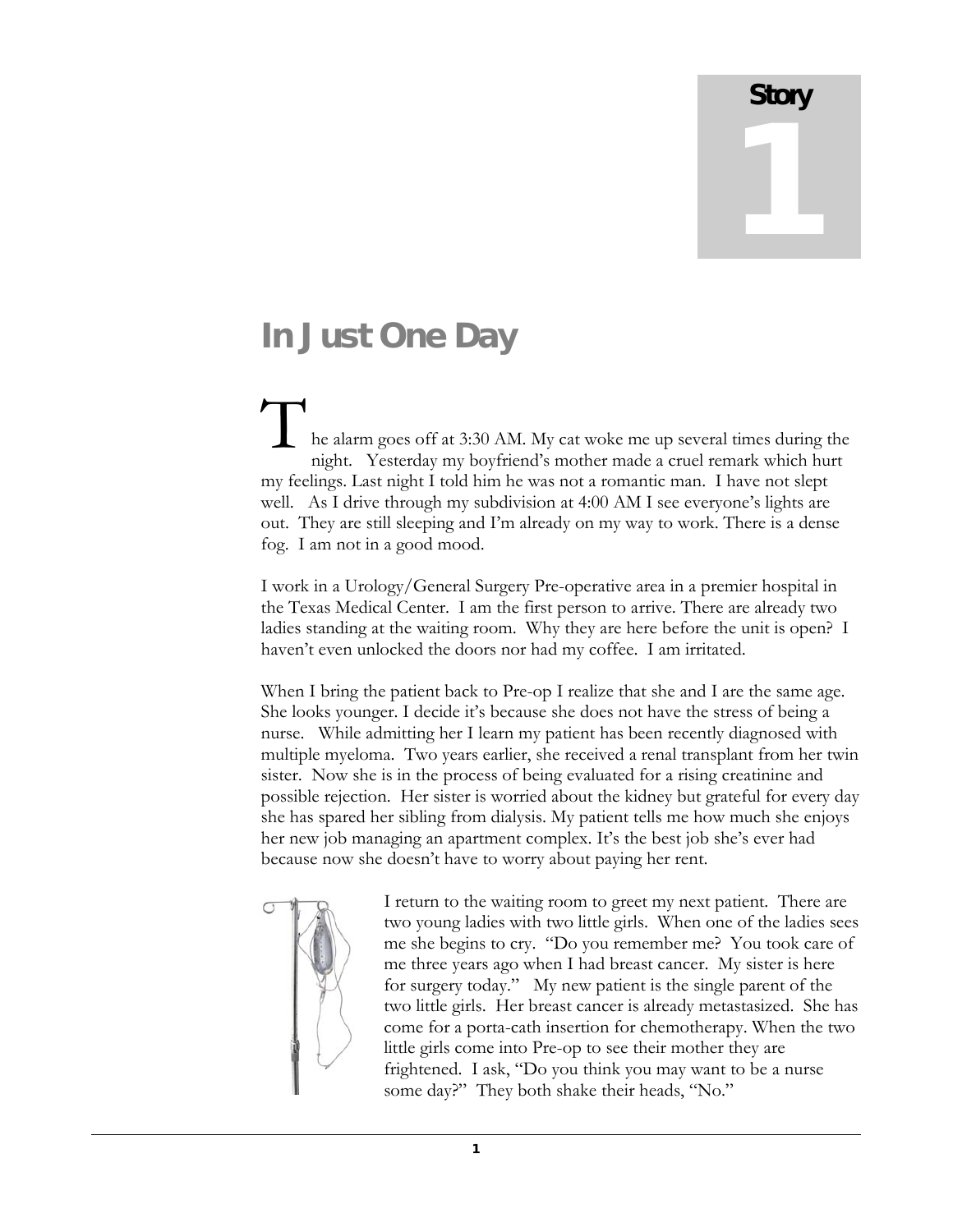## W<sub>y next</sub> pre-op patient is 52 years old and arrives in a motorized scooter.

She has had Multiple Sclerosis for five years. Her husband died last year and she has moved to Houston to be near her daughter who is now pregnant with her fifth child. She has no control of her bladder function. My patient is happy to get this surgery behind her since she will be free of "diaper rash" and less dependent upon her daughter. She is also excited because her personalized handicapped minivan will be arriving in a few weeks.

I receive a hospitalized patient who is brought into Pre-op for emergency surgery for bladder hemorrhaging. She has had multiple complications following major heart surgery. Her body is covered in a rash and the skin on her upper chest is excoriated and peeling near the area where she recently had a pacemaker inserted. She is all alone. As I am preparing her for surgery she states, "I hate people who are healthy and able to walk around and do things." I try to be as compassionate and understanding to her as I can. On the way to the OR she asks: "Will you be with me in surgery?" When I tell her no, she cries. She tells me she loves me for being kind to her.

A young teenager is my next patient who has come for a stent removal following a kidney-pancreas transplant. He has been a brittle diabetic since age two and has had more hospital admissions and procedures than most 90 year olds His eyes are glassy and his heat rate is 130. I take his temperature and it is 103.6. His surgery is cancelled and we start performing an array of tests to determine the cause of the fever. He is admitted to the hospital instead of having the procedure. I tell him I'm sorry. With pathetic-looking eyes he says, "It's okay Madame Nurse. Thank you, Madame Nurse."

My next patient is 32 year old. This will be her  $18<sup>th</sup>$  surgery following complications from a botched hysterectomy at another hospital. At one point she spent two and a half months in the ICU and three months in rehabilitation. She has a colostomy and an ugly scar in her neck from a trachesotomy. She tells me her friends think she should have plastic surgery on the scar. Smiling, she says, "I want to keep it as a symbol to show others how blessed I am for what God has done for me. I am a living miracle."

A gentleman with a Foley catheter in place arrives for prostate surgery. He is alone. When I introduce myself he begins to cry. I try to reassure him about the surgery. But it's not the surgery he is worried about. In fact, he tells me he would prefer to die in the OR. His wife of 32 years had recently succumbed to Swine Flu. This is the first time since her death he needs her. He becomes almost inconsolable. On the way to surgery, he apologizes for his behavior.